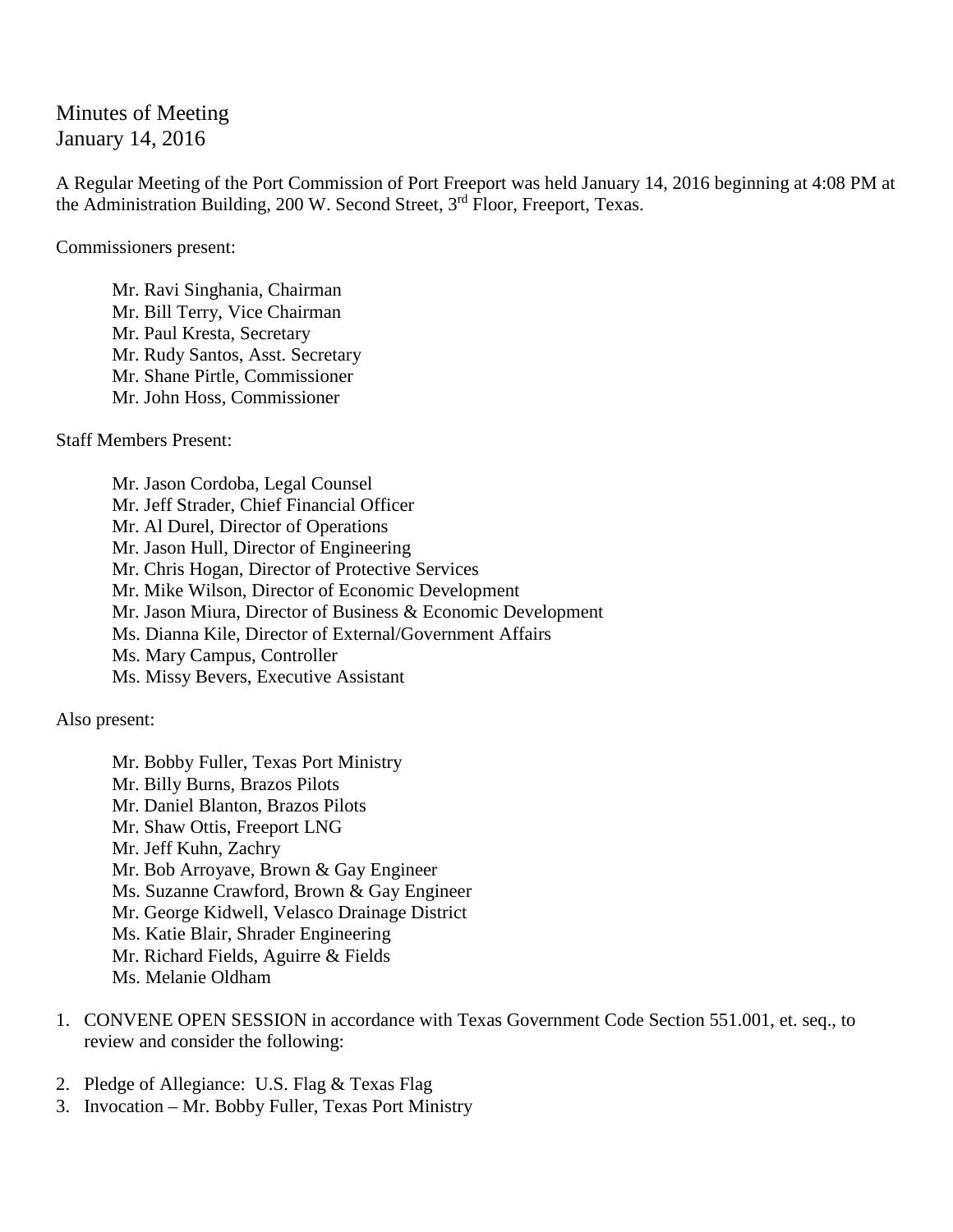## 4. Roll Call. All members of the Board were present.

5. Approval of minutes from the Regular Meeting held December 17, 2015.

A motion was made by Commissioner Kresta to approve the minutes as presented. The motion was seconded by Commissioner Hoss with all Commissioners present voting in favor of the motion.

6. Receive report from Director of Engineering and Chief Financial Officer on activities and matters related to administrative affairs. Port tenant updates, USCOE, rail issues, AAPA Committees, leases, contracts, upcoming Port and civic events and other related administrative affairs.

Mr. Hull updated the Board on the flood wall project stating that the Corps is in the final review of the 408, which was submitted to them September 25, 2015, with a permit soon to come. Mr. Hull also stated that the Freeport Harbor dredging project will bid July 1<sup>st</sup>.

Mr. Strader stated that Ms. Campus was able to produce a draft financial statement for the Board. Year to date, we are a little over \$5.2 million in revenue which is 27% over the prior year and on target with budget. Expenses are running approximately 15% under budget, which yields about \$1.5 million net operating income which is 334% over the prior year and 69% over budget. A more detailed report will be available later in the month.

7. Receive report from Commissioners on matters related to meetings and conferences attended, Port presentations and other related Port Commission matters.

There were no reports from Commissioners.

8. Public Comment

There were no comments from the public.

9. Consideration and possible action regarding Port Use Fees and construction of temporary docks on Quintana Island.

Late last year discussion took place regarding construction of the temporary docks for the current phase of construction for the liquefaction trains on the Freeport LNG project and the matter of port use fees was discussed as well. Mr. Strader stated that it was management's recommendation then that the Port approve the docks and waive any Port use fees associated with them. A draft letter has been prepared to be sent to Freeport LNG outlining this recommendation. He added that another condition of the letter is that the Board reserves the right to require the removal of the docks upon completion of construction that the Board deems necessary. Management recommends approval.

A motion was made by Commissioner Hoss to approve the letter as presented by staff. The motion was seconded by Commissioner Kresta with all Commissioners present voting in favor of the motion.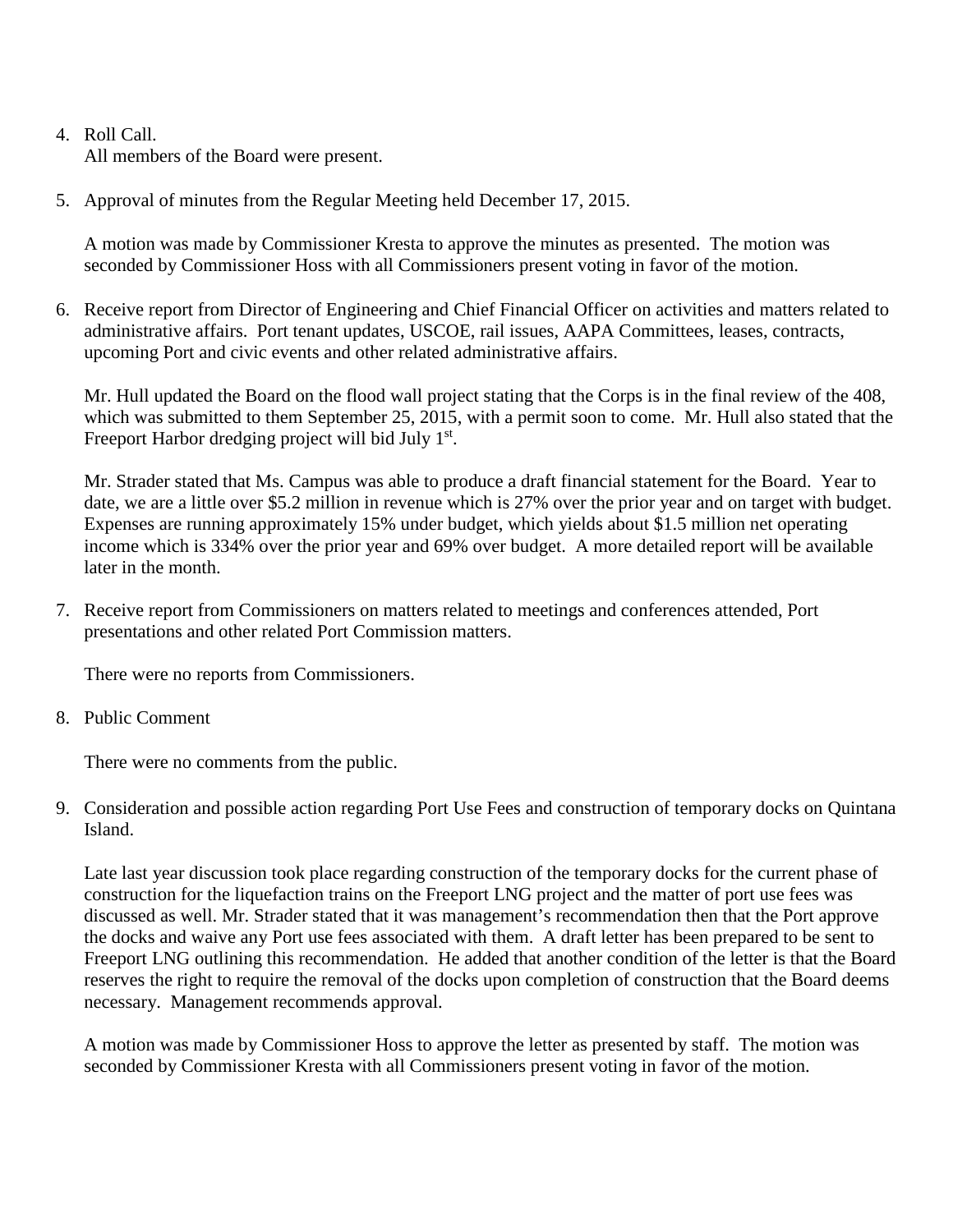10. Approval of Change Order No. 1 for the Website Development Project.

Mr. Miura stated that the website is about 80% complete with about six more weeks before deployment in early March. When the agreement was entered with AdHere, 320-400 hours was estimated for the scope of work presented. Because of changes in personnel within the Port and additional training sessions, these hours have gone over budget. AdHere is estimating an additional 100 hours required to complete this project within six weeks at a discounted rate of \$140/hour. The change order is for \$14,000 and an additional \$2800 for the creation of content, which is the actual copy that will go on the website. After some discussion, staff recommended approval of a revised contract in an amount not to exceed \$72,800.

A motion was made by Commissioner Terry to approve the change order for an amount not to exceed \$72,800. The motion was seconded by Commissioner Hoss with all Commissioners present voting in favor of the motion.

11. Adoption of a resolution approving the acceptance of the Port's portion of proceeds received from high bidders on delinquent tax property held in trust by Brazoria County, Texas and authorizing the Chairman to join in conveyance to high bidders.

A motion was made by Commissioner Pirtle to approve the resolution. The motion was seconded by Commissioner Terry with all Commissioners present voting in favor of the motion.

12. Receive update from staff regarding upcoming Trade Mission trip to Panama.

Mr. Miura stated that Commissioners Singhania, Santos Hoss as well as himself will be traveling will be traveling to Panama this Sunday. Monday will begin with breakfast and a business forum with presentations by Port Freeport and the 36A Coalition followed by presentations by the Panamanian public and private sectors. After a tour of the canal, the group will attend a reception with Mediterranean Shipping Company. Tuesday's schedule includes traveling to Colon to visit Manzanillo International Terminal and Panama Ports with a possible visit to a marine scientific base in Panama. Wednesday morning the group will meet with SSA Marine, which is the operator of Manzanillo International Terminal before returning to Houston.

13. Receive update from staff regarding the FM 1495 Bridge.

Mr. Hull reported that Mark Woolridge, who is the former Brazoria County Area Engineer and now the Houston District Maintenance Engineer, will be the contact for projects in Brazoria County on an interim basis until a new area engineer is seated. TxDOT has pulled their construction money for this project so they are only funded through design. According to TxDOT, there are too many moving parts to this project so they have decided to fund other projects. TxDOT is considering signage around 332/288 that will direct traffic through Freeport before the detour. They also conducted a traffic impact analysis to make recommendations on the ultimate detour to mitigate the traffic, which was completed last week and is in review. Commissioner Pirtle added that he met with Roy Yates who is on the Freeport Economic Development who learned they had a master plan for the City of Freeport. They are suggesting that Freeport and the Port merge their master plans together to form a committee to work with TxDOT and local industry to guide this project. Commissioner Singhania suggested adding an item to the next agenda to discuss a possible committee further.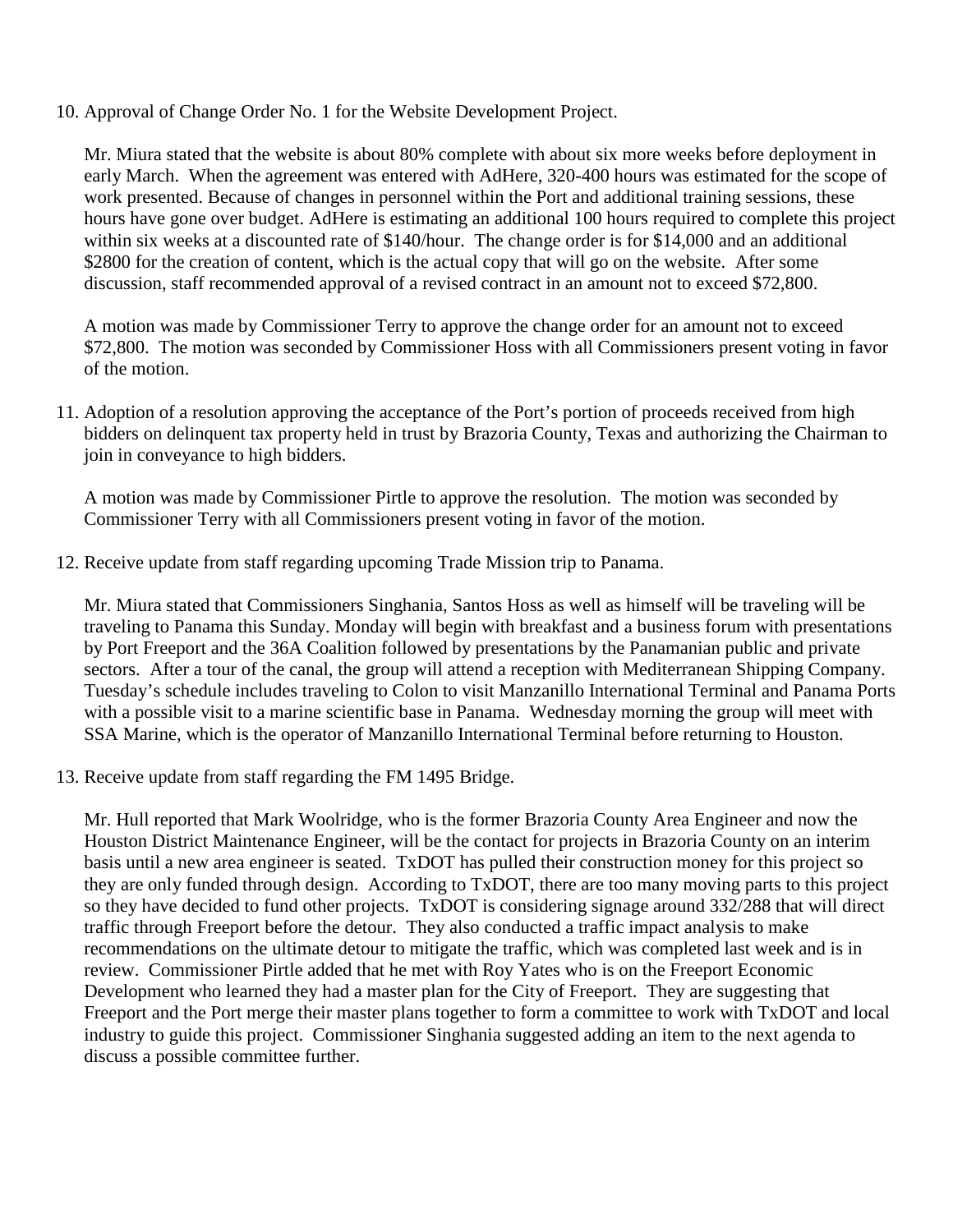14. Receive update from staff regarding the widening of Highway 36.

Mr. Hull stated that TxDOT has a conceptual design for this project but not detailed design, meaning they know what the section will look like but not where the speed limit signs and striping will go. Those plans are being developed. This project will be funded in September, 2017.

15. Receive update from staff regarding the Brazoria-Fort Bend Rail District.

Mr. Miura presented the agenda for the rail district meeting that will be held Friday which includes discussion on the goal and mission of the rail district, workshop to discuss budget and financing as well as discussions with prospective law firms to represent the district. Questions and issues were raised regarding the administrative and legal support the Port is providing to the rail district at this time. Mr. Miura stated that those topics were also on the agenda for the meeting.

16. Receive update from staff regarding the Federal Harbor Channel Improvement Project.

Mr. Hull has asked HDR to prepare a PSA for a seventh sampling of the dredging piece on the tip of the Dow thumb. Mr. Hull anticipates bringing it to the Board at the next meeting. In addition, he will have a PSA on the agenda for ship simulation with Starr. The Pilots will be invited to be a part of the simulation along with representatives from Starr, HDR, and the Corps of Engineers. The goal of the simulation is to demonstrate that the Panamax & Hoegh vessels will navigate the improved channel with the 400 foot width, a bend easing and a turning notch. Mr. Hull also stated that the cost to date for this project, which has been ongoing for 13 years, is \$13 million. Total funds spent by the Port and the Corps is \$6.5 million each.

17. Receive report from staff regarding feedback from the Joint Meeting of the Operations & Security/Safety Committee held December 1, 2015.

Commissioner Hoss stated that various discussions were held and comments were expressed by the public and captured by Port staff. Commissioner Hoss then noted key items of concern were the following: 1) overall harbor safety and efficiency should be a priority for the expenditure of our resources;

- 2) who provides and coordinates emergency services in the event of an emergency;
- 3) communications and notifications on a 24 hr. basis for ships, agents, users and terminals;
- 4) develop small working groups to address specific issues; and
- 5) Port's priority should be on emergency response

Mr. Durel added that a large crowd attended this meeting with most of the industry represented. The consensus in the room is that the Pilot's do a good job at scheduling vessels now. As the larger vessels make their way here, scheduling will become a little more difficult with daylight restrictions therefore communication with Pilots will be key.

- 18. EXECUTIVE SESSION in accordance with Subchapter D of the Open Meetings Act, Texas Government Code Section 551.001, et. seq., to review and consider the following:
	- A. Under authority of Sections 551.071 and 551.072 for discussion regarding:
		- 1. Consultation with attorney regarding an Interlocal Agreement between Port Freeport and the City of Freeport.